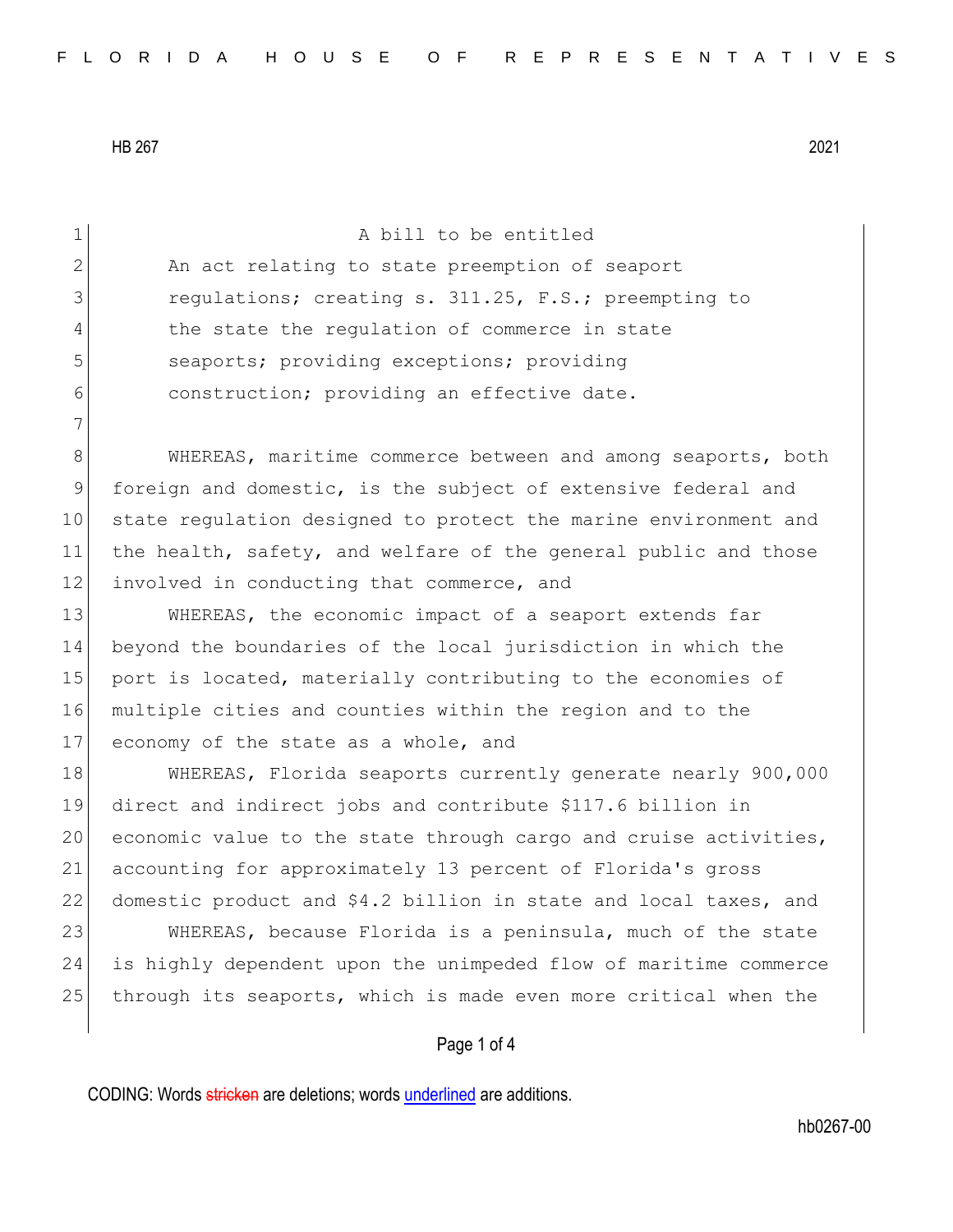26 state is threatened or impacted by natural disasters, such as 27 tropical storms and hurricanes, and

28 WHEREAS, because of its geographic location, Florida is a hub for global maritime commerce and is uniquely positioned to capture an even larger share of this commerce as global trade routes shift, and

 WHEREAS, the international, national, statewide, and regional importance of Florida seaports has long been recognized in federal and state law with respect to the regulation, planning, and public financing of seaport operations and facilities, and

 WHEREAS, allowing each local government in which a Florida seaport is located to impose its own requirements on the maritime commerce conducted in that port could result in abrupt changes in the supply lines bringing goods into and out of this state, thus disrupting Florida's economy and threatening the 42 public's health, safety, and welfare, and

 WHEREAS, allowing each local government in which a Florida seaport is located to impose its own requirements on the 45 maritime commerce conducted in that port could reasonably be expected to suppress such commerce and potentially drive it out of the port and out of the state in search of a more consistent 48 and predictable operating environment, thus disrupting Florida's 49 economy and threatening the public's health, safety, and welfare, and

## Page 2 of 4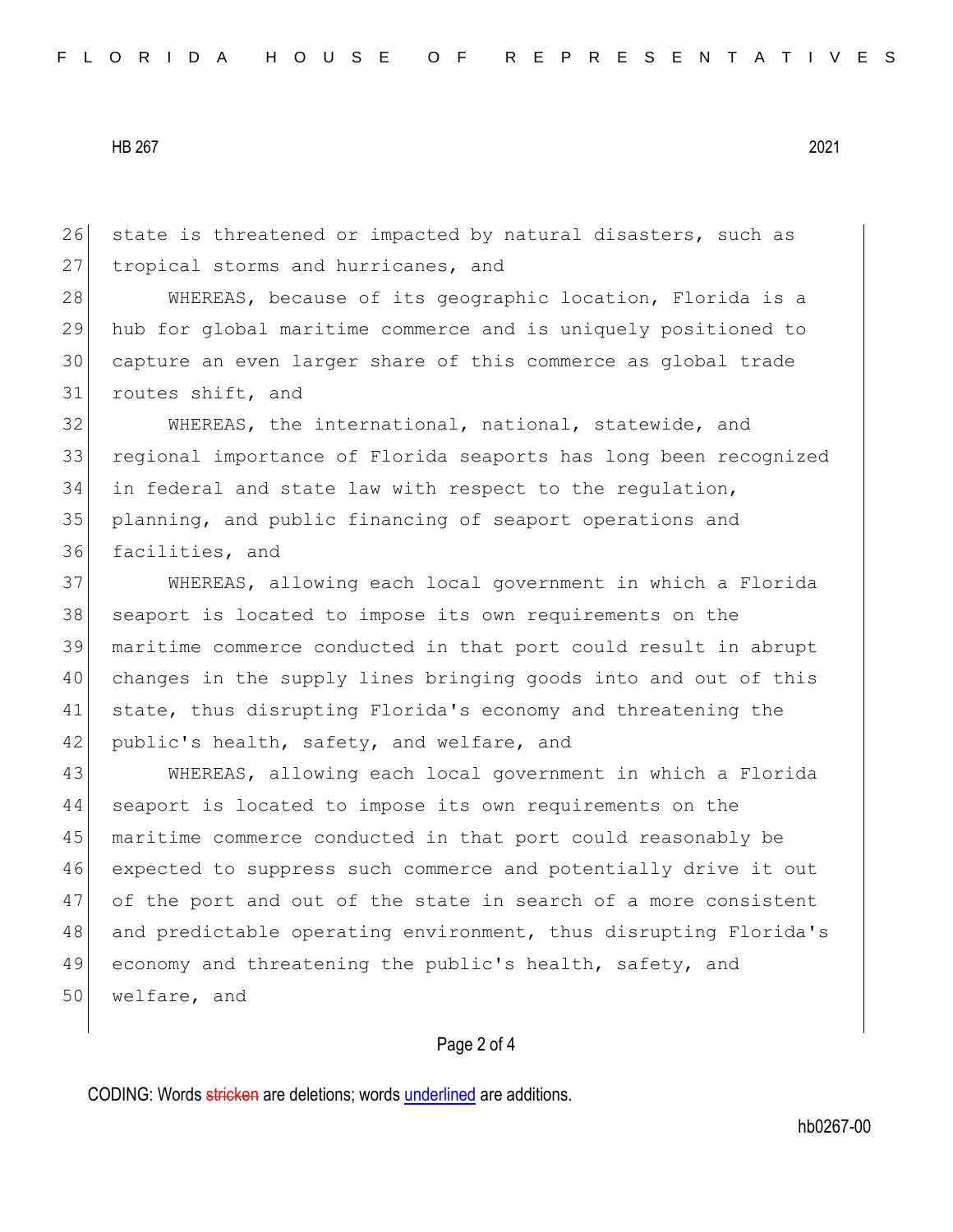| 51 | WHEREAS, allowing each local government in which a Florida       |
|----|------------------------------------------------------------------|
| 52 | seaport is located to impose its own requirements on the         |
| 53 | maritime commerce conducted in that port could result in abrupt  |
| 54 | changes in vessel traffic, frustrating the multi-year planning   |
| 55 | process for all Florida seaports and the assumptions and         |
| 56 | forecasts underlying federal and state financing of port         |
| 57 | improvement projects, and                                        |
| 58 | WHEREAS, in light of these negative impacts, federal and         |
| 59 | state governments must be relied upon to adopt uniform           |
| 60 | regulations governing seaport operations, NOW, THEREFORE,        |
| 61 |                                                                  |
| 62 | Be It Enacted by the Legislature of the State of Florida:        |
| 63 |                                                                  |
| 64 | Section 1. Section 311.25, Florida Statutes, is created to       |
| 65 | read:                                                            |
| 66 | 311.25 Regulation of commerce in Florida seaports;               |
| 67 | preemption.-                                                     |
| 68 | Notwithstanding any other law to the contrary, a local<br>(1)    |
| 69 | government may not restrict or regulate commerce in the seaports |
| 70 | of this state, as listed in s. 311.09, including, but not        |
| 71 | limited to, regulating or restricting a vessel's type or size,   |
| 72 | source or type of cargo, or number, origin, or nationality of    |
| 73 | passengers. All such matters are expressly preempted to the      |
| 74 | state.                                                           |
| 75 | If not otherwise preempted by federal or state law,<br>(2)       |
|    | Page 3 of 4                                                      |